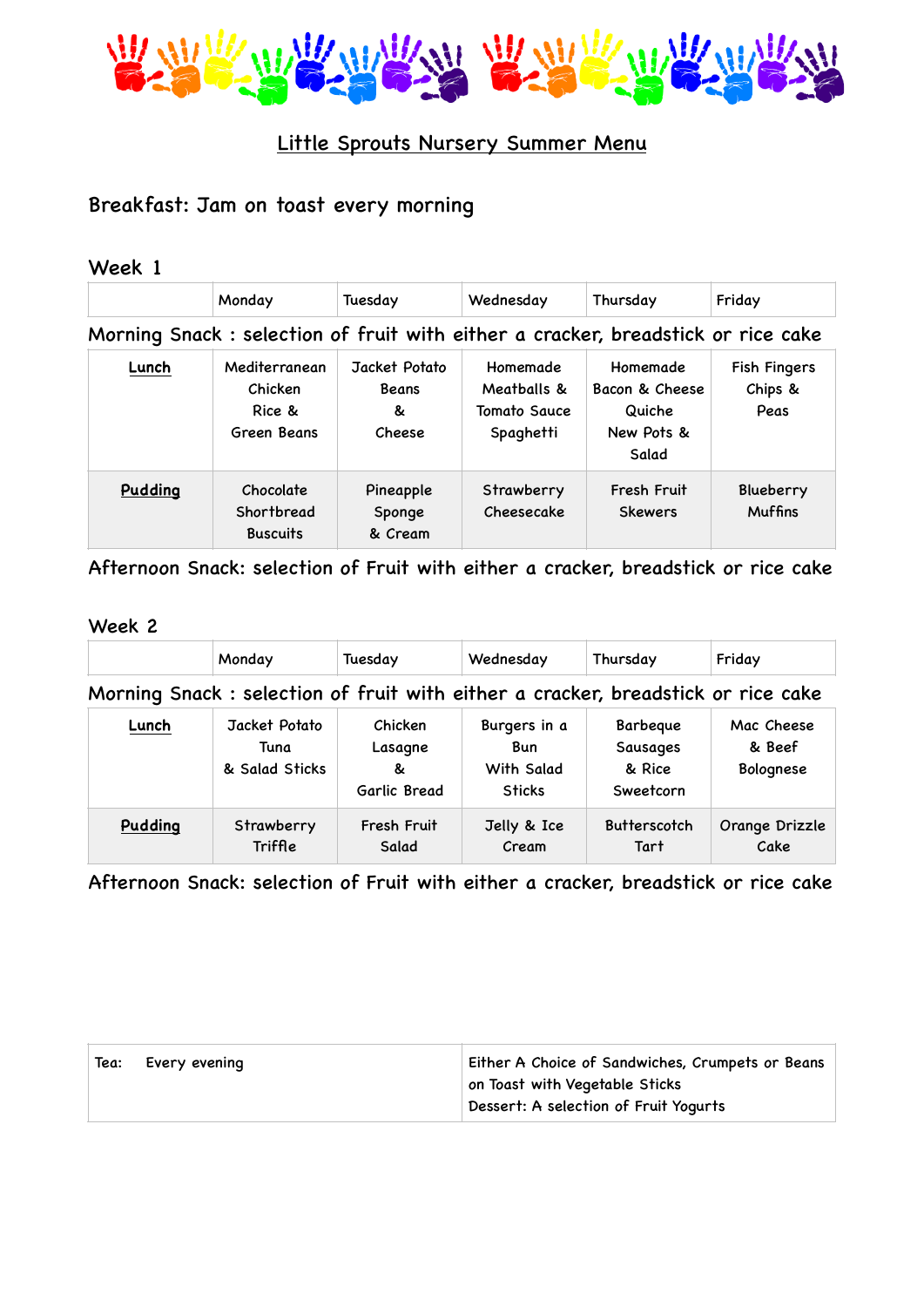



## Little Sprouts Nursery Summer Menu

## Breakfast: Jam on Toast Every Morning

Week 3

|                                                                                  | Monday                        | Tuesday                                    | Wednesday                      | Thursday                                | Friday                                        |
|----------------------------------------------------------------------------------|-------------------------------|--------------------------------------------|--------------------------------|-----------------------------------------|-----------------------------------------------|
| Morning Snack: selection of fruit with either a cracker, breadstick or rice cake |                               |                                            |                                |                                         |                                               |
| Lunch                                                                            | Chilli & Nachos<br>with Salad | Cheese &<br>Tomato Pizza &<br>Salad Sticks | Fish Pie<br>Pease &<br>Carrots | Hot Dogs<br>French Fries &<br>Sweetcorn | Chicken<br><b>Nuggets New</b><br>Pots & Beans |

| Pudding | Apple & Peach<br>Crumble & Ice<br>Cream | Raspberry<br>Meringue Nests<br>with Cream | Cherry<br>Flapjack | Jelly & Fruit | Iced Fruit Cake |
|---------|-----------------------------------------|-------------------------------------------|--------------------|---------------|-----------------|
|---------|-----------------------------------------|-------------------------------------------|--------------------|---------------|-----------------|

Afternoon Snack: selection of Fruit with either a cracker, breadstick or rice cake

### Week 4

|                                                                                  | Monday                                | Tuesday                 | Wednesday                            | Thursday                                    | Friday                                            |
|----------------------------------------------------------------------------------|---------------------------------------|-------------------------|--------------------------------------|---------------------------------------------|---------------------------------------------------|
| Morning Snack: selection of fruit with either a cracker, breadstick or rice cake |                                       |                         |                                      |                                             |                                                   |
| Lunch                                                                            | Cheese & Ham<br>with Pasta &<br>Salad | Chicken Tikka<br>& Rice | CowBoy Pie<br>Cheese Mash &<br>Beans | Roast Gammon<br>Roast Potatoes<br>Mixed Veg | Tuna Fishcakes<br>Potato<br>Crouguetts<br>& Beans |
| Pudding                                                                          | Chocolate &<br><b>Banana Muffins</b>  | Lemon<br>Cookies.       | <b>Rice Puddings</b>                 | FruitFlan                                   | Rice Crispie<br>Cakes                             |

Afternoon Snack: selection of Fruit with either a cracker, breadstick or rice cake

| Tea: | Every evening | Either A Choice of Sandwiches, Crumpets or Beans |
|------|---------------|--------------------------------------------------|
|      |               | on Toast with Vegetable Sticks                   |
|      |               | Dessert: A selection of Fruit Yogurts            |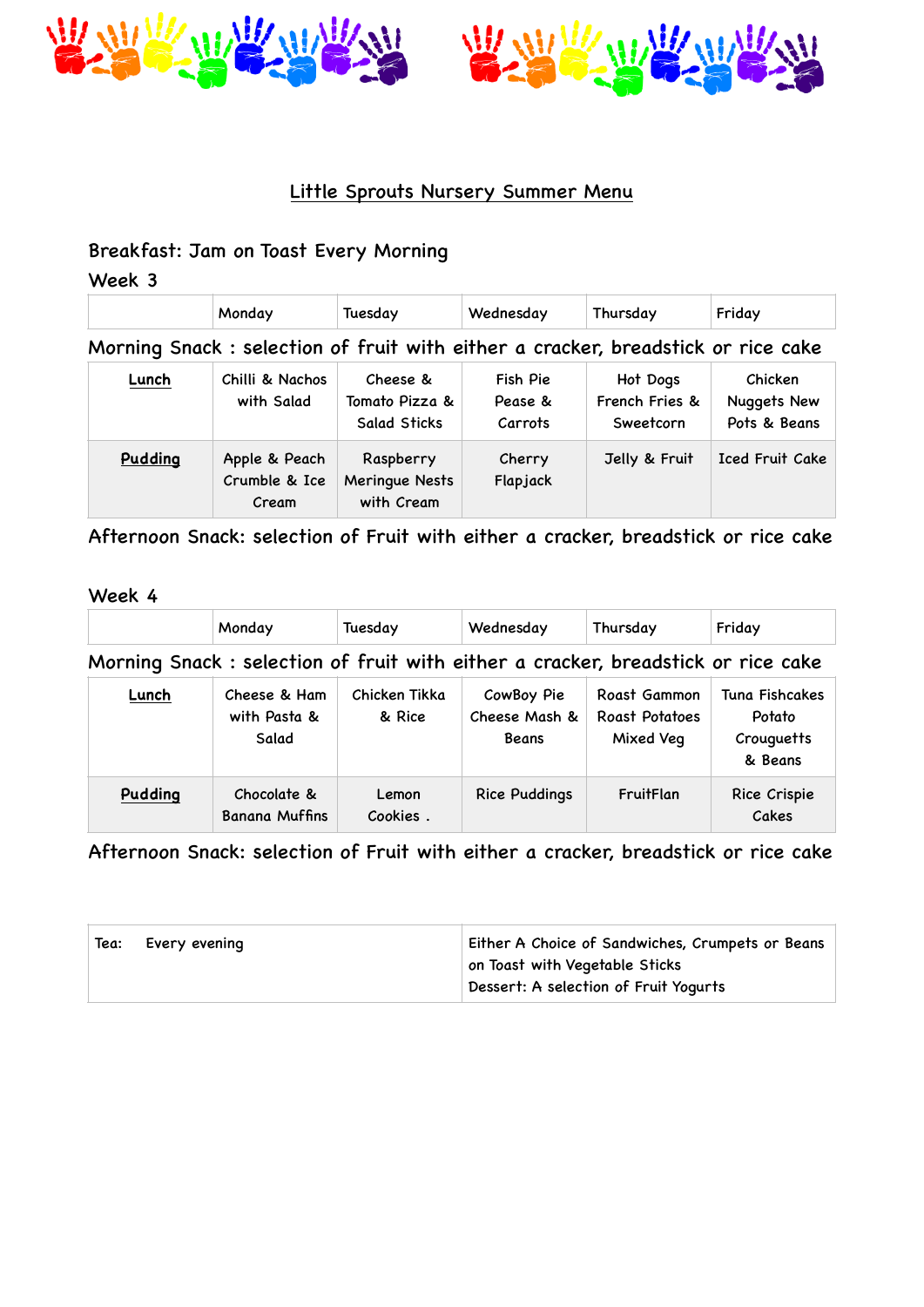

## Little Sprouts Nursery Autumn Menu

### Breakfast: Jam on toast every morning

Week 1

|         | Monday                                                                           | Tuesday                                                  | Wednesday                               | Thursday                        | Friday                    |
|---------|----------------------------------------------------------------------------------|----------------------------------------------------------|-----------------------------------------|---------------------------------|---------------------------|
|         | Morning Snack: selection of fruit with either a cracker, breadstick or rice cake |                                                          |                                         |                                 |                           |
| Lunch   | Spaghetti<br>Bolognese &<br>Garlic Bread                                         | Roast Chicken<br>Roast Potatoes<br>Broccoli &<br>Carrots | Sausage<br>Casserole                    | Macaroni<br>Cheese Mixed<br>Veq | Fishcakes Chips<br>& Peas |
| Pudding | Apple Crumble<br>& Custard                                                       | Fruit Flapjack                                           | Chocolate<br>Sponge &<br>Chocolate Cake | Iced Sponge                     | <b>Fruit Cookies</b>      |

Afternoon Snack: selection of Fruit with either a cracker, breadstick or rice cake

#### Week 2

|                                                                                  | Monday                          | Tuesday                    | Wednesday                                | Thursday                   | Friday                                      |
|----------------------------------------------------------------------------------|---------------------------------|----------------------------|------------------------------------------|----------------------------|---------------------------------------------|
| Morning Snack: selection of fruit with either a cracker, breadstick or rice cake |                                 |                            |                                          |                            |                                             |
| Lunch                                                                            | Chicken &<br>Sweetcorn<br>Pasta | Cottage Pie &<br>Mixed Veq | Vegetable<br>Bolognese &<br>Garlic Bread | Fish Bite Chips<br>& Beans | Chilli & Rice                               |
| Pudding                                                                          | Syrup Sponge<br>& Custard       | Banana &<br>Custard        | Lemon Muffins                            | Carrot Cake                | Apple &<br><b>Blackberry Pie</b><br>Custard |

Afternoon Snack: selection of Fruit with either a cracker, breadstick or rice cake